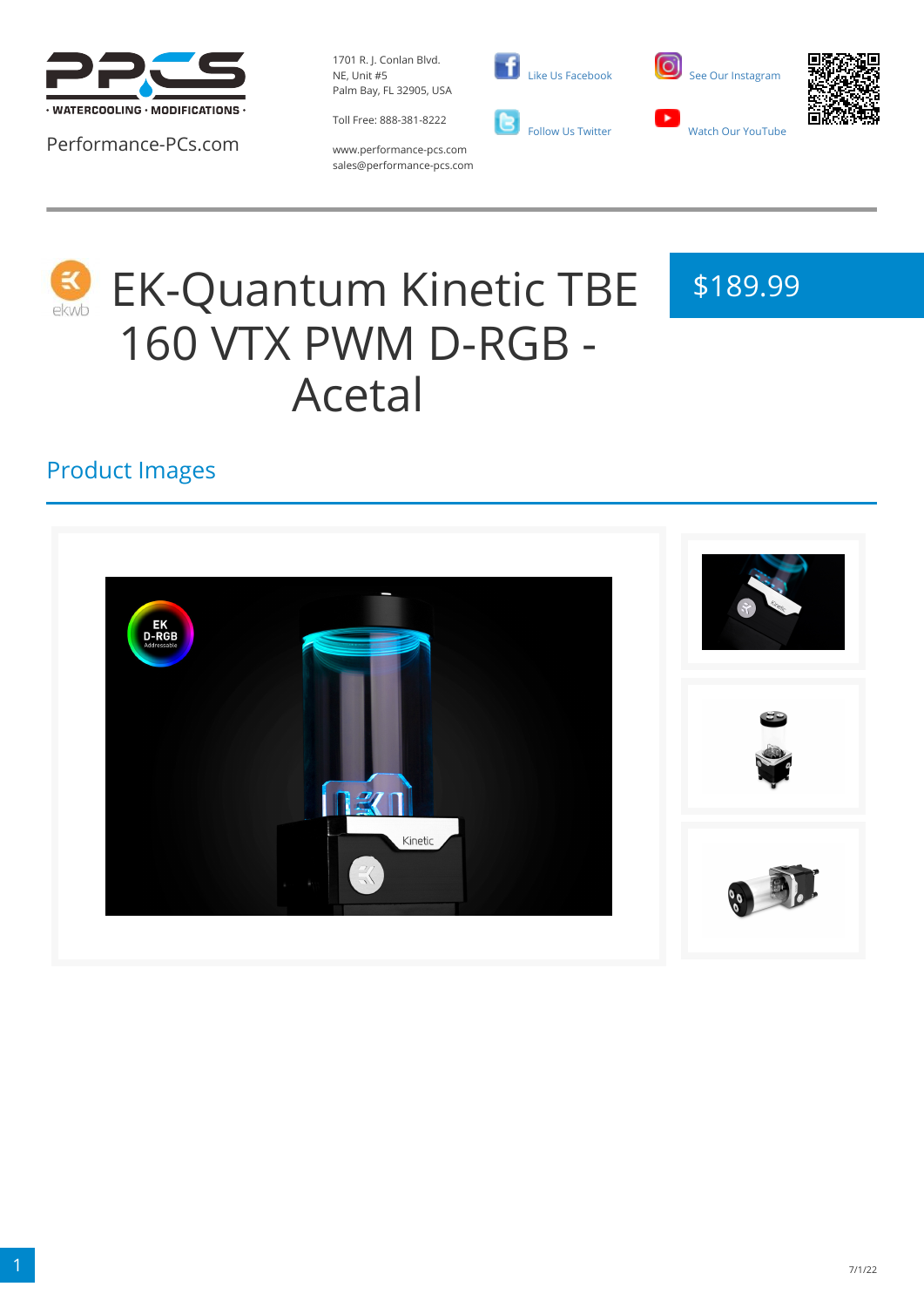

## Short Description

EK-Quantum Kinetic TBE 160 VTX PWM D-RGB combo unit is the new pump-reservoir assembly that is based upon a new VTX pump that is DDC mount compatible. The new Kinetic combo units are part of the EK Quantum Line of products and come with sophisticated addressable D-RGB lighting implementation and a new VTX pump that has a small footprint, high performance, and requires no additional cooling! The reservoir is equipped with a total of six G1/4" ports so that users can choose the most optimal setup for their liquid cooling loops.

#### **Description**

EK-Quantum Kinetic TBE 160 VTX PWM D-RGB combo unit is the new pump-reservoir assembly that is based upon a new VTX pump that is DDC mount compatible. The new Kinetic combo units are part of the EK Quantum Line of products and come with sophisticated addressable D-RGB lighting implementation and a new VTX pump that has a small footprint, high performance, and requires no additional cooling! The reservoir is equipped with a total of six G1/4" ports so that users can choose the most optimal setup for their liquid cooling loops.

The CNC-machined black POM acetal top features three G1/4" ports. One of the ports can be used with the included nickel-plated brass internal tube, which helps prevent the splashing of the coolant inside the reservoir if the top is to be used as an inlet. This reduces the chances of air being sucked in by the pump and foaming of the coolant as well. This tube cannot be used with anti-vortex insert due to size constraints. Any of the three top ports can also use used for filling the system or adding additional accessories (thermal probes, LEDs, etc.)

Another three industry-standard G1/4" ports are available in the bottom combo housing which is also made of CNC machined black POM acetal. Aside from the in and out ports, it features a side port usable as either an optional inlet or a drain port. Mounting is done through 4 pillars on the bottom of the pump-reservoir combo unit. The addressable LEDs are placed in a ring directed toward the coolant. Any unwanted hot-spots of the D-RGB LED of the combo unit is covered by a CNC machined aluminum piece.

The 60mm diameter tube is made of high-quality cast acrylic material, while the reservoir bottom/pump top is CNC machined black POM acetal. The sealing is performed by a quality EPDM o-ring.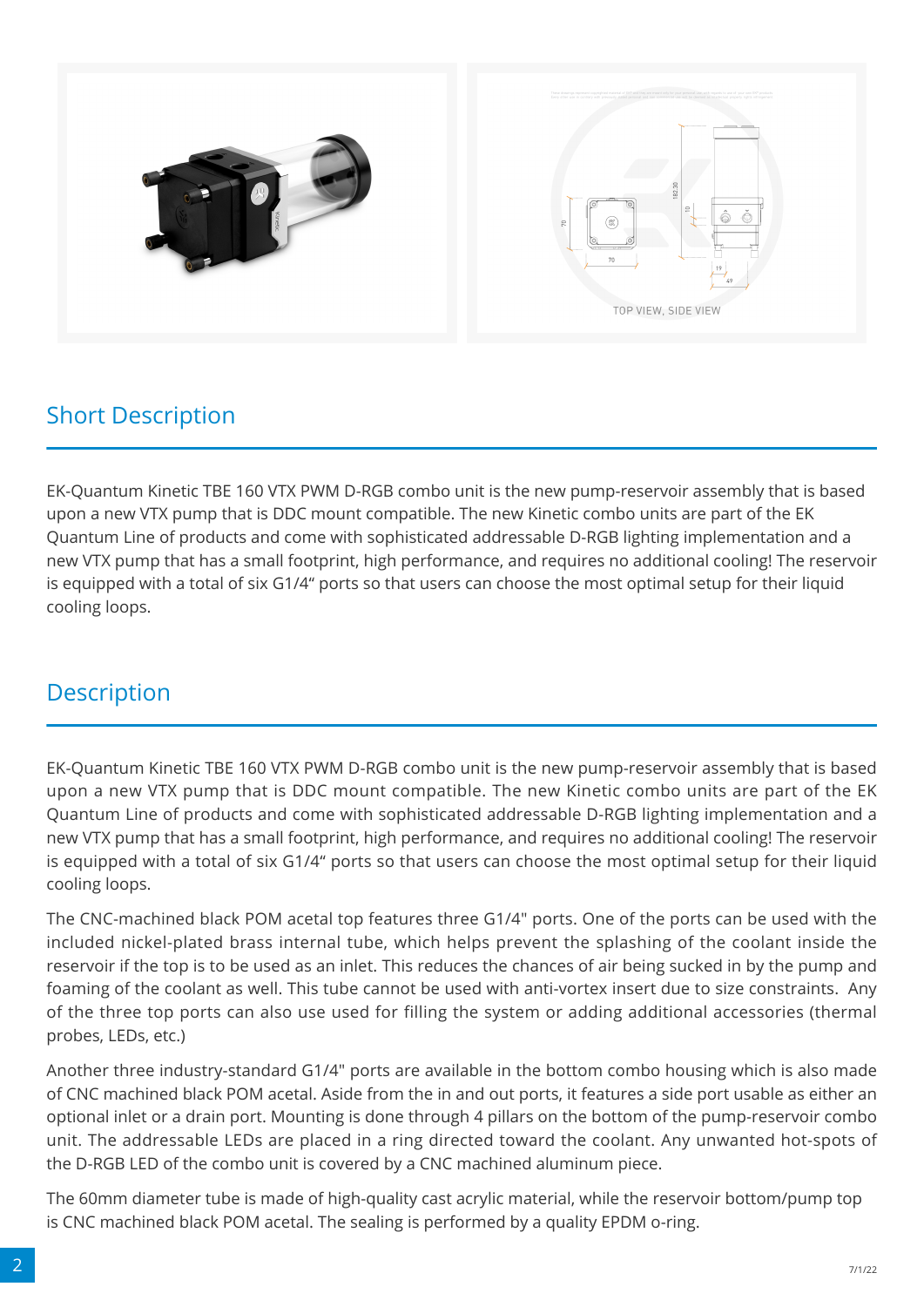For its small footprint, the VTX pump itself offers great hydraulic characteristics with flow rates up to 1100L/h with a maximum head pressure of 5.3m. The VTX is not equipped with a heatsink since the efficient pump motor doesn't require additional external cooling.

The integrated addressable D-RGB is compatible with popular RGB sync technologies from all major motherboard manufacturers. The arrow marking on the 3-pin LED connector is to be aligned with the +5V marking on the D-RGB header.

This reservoir can be easily upgraded with longer acrylic tubes used by EK-RES X3 series reservoirs.

### Specifications

Pump electrical and mechanical properties:

- Motor: Electronically commuted spherical motor
- Rated voltage: 12V DC
- Power consumption: 18W
- Maximum pressure head: 5.3m
- Maximum flow: 1100L/h
- Maximum system temperature: 60°C
- Materials: NORYL GFN2, EPDM O-rings, Copper Coils, Stainless Steel Shaft, Graphite Bushing
- Power connector: 4-Pin Molex and 4-Pin PWM FAN connector

Technical specifications:

- Reservoir diameter 60mm
- Reservoir free volume: ~205mL
- Overall unit height: 160mm
- Mounting hole pattern: 50x50mm
- D-RGB connector standard 3-pin (5+, Digital, Blocked, Ground)

Operational regime:

- PWM duty cycle: ~ 11-100%
- Default behavior: Runs at 100% duty cycle when no PWM feedback signal is present

#### Enclosed:

- EK-Quantum Kinetic TBE 160 VTX PWM D-RGB
- Mounting mechanism
- Installation manual

Made in Slovenia - EU! VTX Pump motor made in the EU!

#### PLEASE NOTE:

- The VTX pump is water lubricated, in other words, it uses a wet rotor design. Therefore, it is strongly recommended not to run the pump dry.
- This product should NOT be installed with any aluminum Fluid Gaming parts!